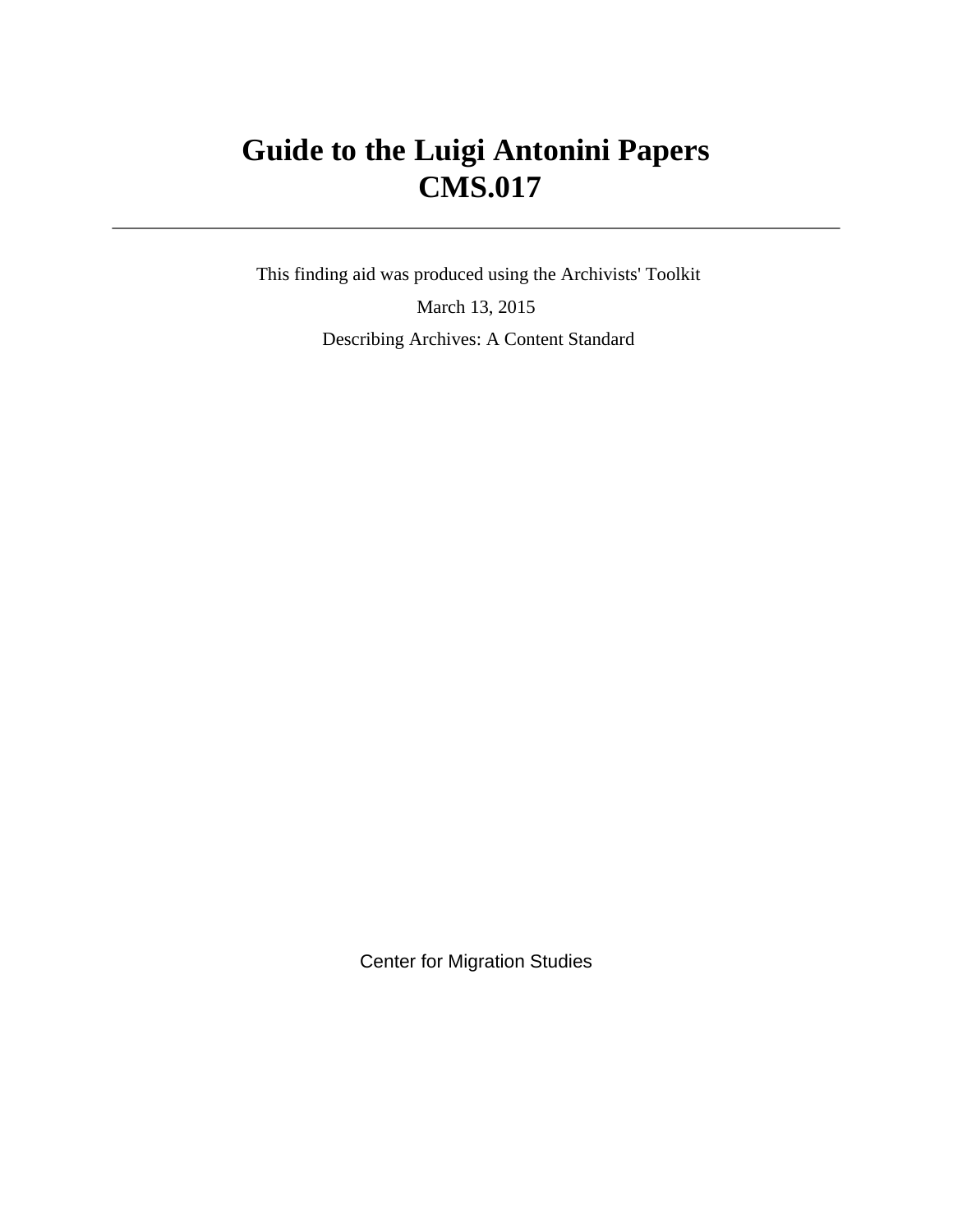# **Table of Contents**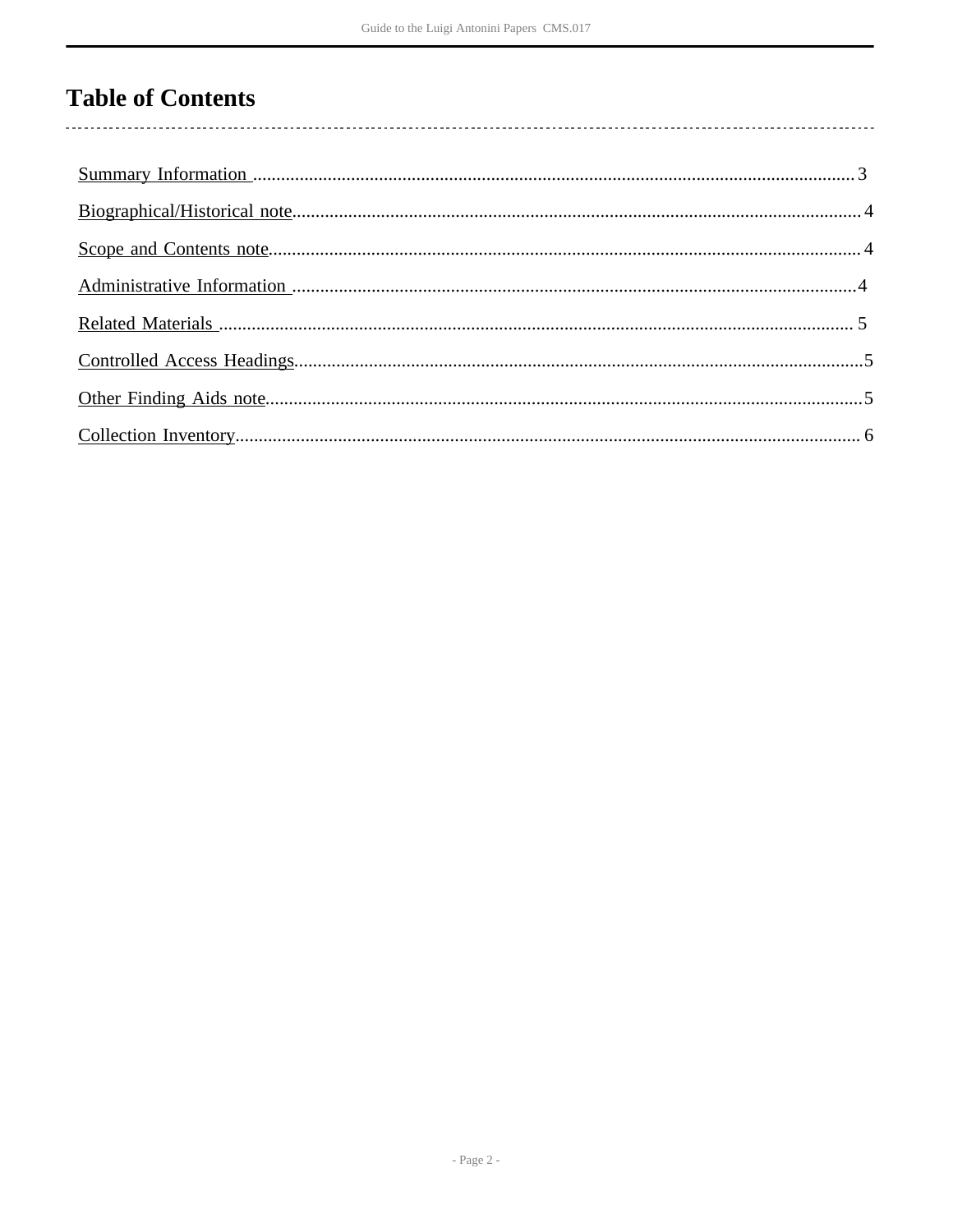# <span id="page-2-0"></span>**Summary Information**

 $\overline{a}$ 

| <b>Repository</b>                                                | <b>Center for Migration Studies</b>                                                                                                                                                                                                                                                                                                                                                                                                                                                                                                                                                                                                                                                |  |  |  |
|------------------------------------------------------------------|------------------------------------------------------------------------------------------------------------------------------------------------------------------------------------------------------------------------------------------------------------------------------------------------------------------------------------------------------------------------------------------------------------------------------------------------------------------------------------------------------------------------------------------------------------------------------------------------------------------------------------------------------------------------------------|--|--|--|
| <b>Creator</b>                                                   | Antonini, Luigi, 1883-1968                                                                                                                                                                                                                                                                                                                                                                                                                                                                                                                                                                                                                                                         |  |  |  |
| <b>Title</b>                                                     | Luigi Antonini Papers                                                                                                                                                                                                                                                                                                                                                                                                                                                                                                                                                                                                                                                              |  |  |  |
| Date [inclusive]                                                 | 1906-1969                                                                                                                                                                                                                                                                                                                                                                                                                                                                                                                                                                                                                                                                          |  |  |  |
| <b>Extent</b>                                                    | 3.0 Linear feet in 3 boxes.                                                                                                                                                                                                                                                                                                                                                                                                                                                                                                                                                                                                                                                        |  |  |  |
| Language                                                         | English                                                                                                                                                                                                                                                                                                                                                                                                                                                                                                                                                                                                                                                                            |  |  |  |
| Language of Materials note Materials are in English and Italian. |                                                                                                                                                                                                                                                                                                                                                                                                                                                                                                                                                                                                                                                                                    |  |  |  |
| <b>Abstract</b>                                                  | Luigi Antonini (1883-1969) was born in Italy in 1883. He emigrated<br>to the United States in 1908 and joined the Italian American labor<br>movement by becoming a member of Local 25 of the International Ladies<br>Garment Workers Union. Later he helped found Local 89, which under<br>his able leadership, rose to a position of power and prominence within the<br>American labor movement. The collection consists of personal diaries,<br>scrapbooks of clippings, original merit awards, publications, photographs<br>documenting his public and private life, and personal documents including<br>his passport, army discharge notice, police clearance papers and other |  |  |  |

### **Preferred Citation note**

Center for Migration Studies of New York; Luigi Antonini Papers (CMS 017); Box; Folder.

documents.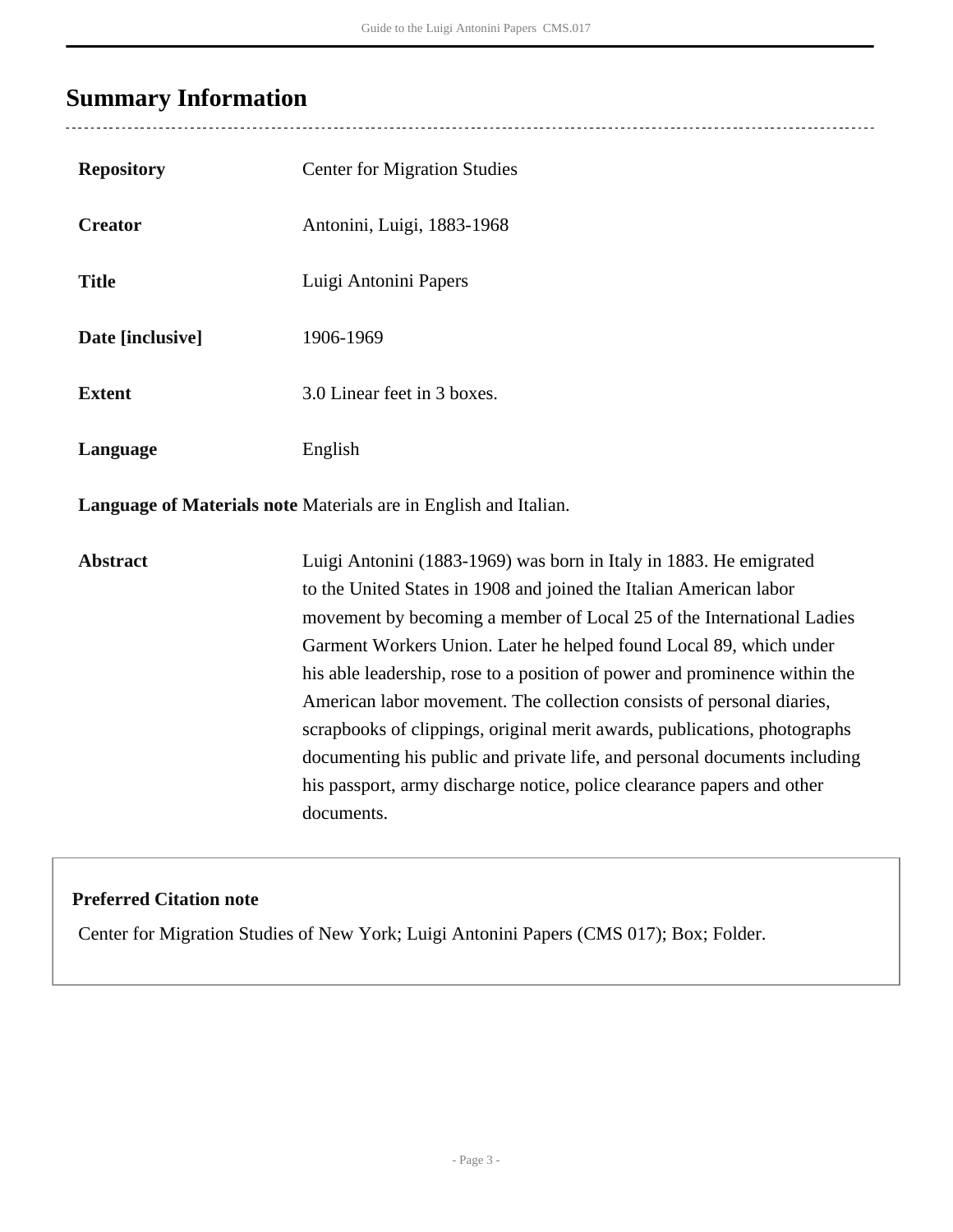# <span id="page-3-0"></span>**Biographical/Historical note**

Luigi Antonini (1883-1969) was born in Italy in 1883. He emigrated to the United States in 1908 and joined the Italian American labor movement by becoming a member of Local 25 of the International Ladies Garment Workers Union. Later he helped found Local 89, which under his able leadership, rose to a position of power and prominence within the American labor movement. Luigi Antonini also played an important role in the United States politics and foreign relations.

## <span id="page-3-1"></span>**Scope and Contents note**

This small collection of private memorabilia belonging to the labor leader Lugi Antonini. The collection consists of personal diaries, scrapbooks of clippings, original merit awards, publications, photographs documenting his public and private life, and personal documents including his passport, army discharge notice, police clearance papers and other documents.

# <span id="page-3-2"></span>**Administrative Information**

### **Publication Information**

Center for Migration Studies

#### **Revision Description**

Edited by Nicole Greenhouse in compliance March 2015

#### **Conditions Governing Access note**

Open to researchers by appointment.

#### **Conditions Governing Use note**

Copyright is owned by the Center for Migration Studies. Permission to publish materials must be requested before use.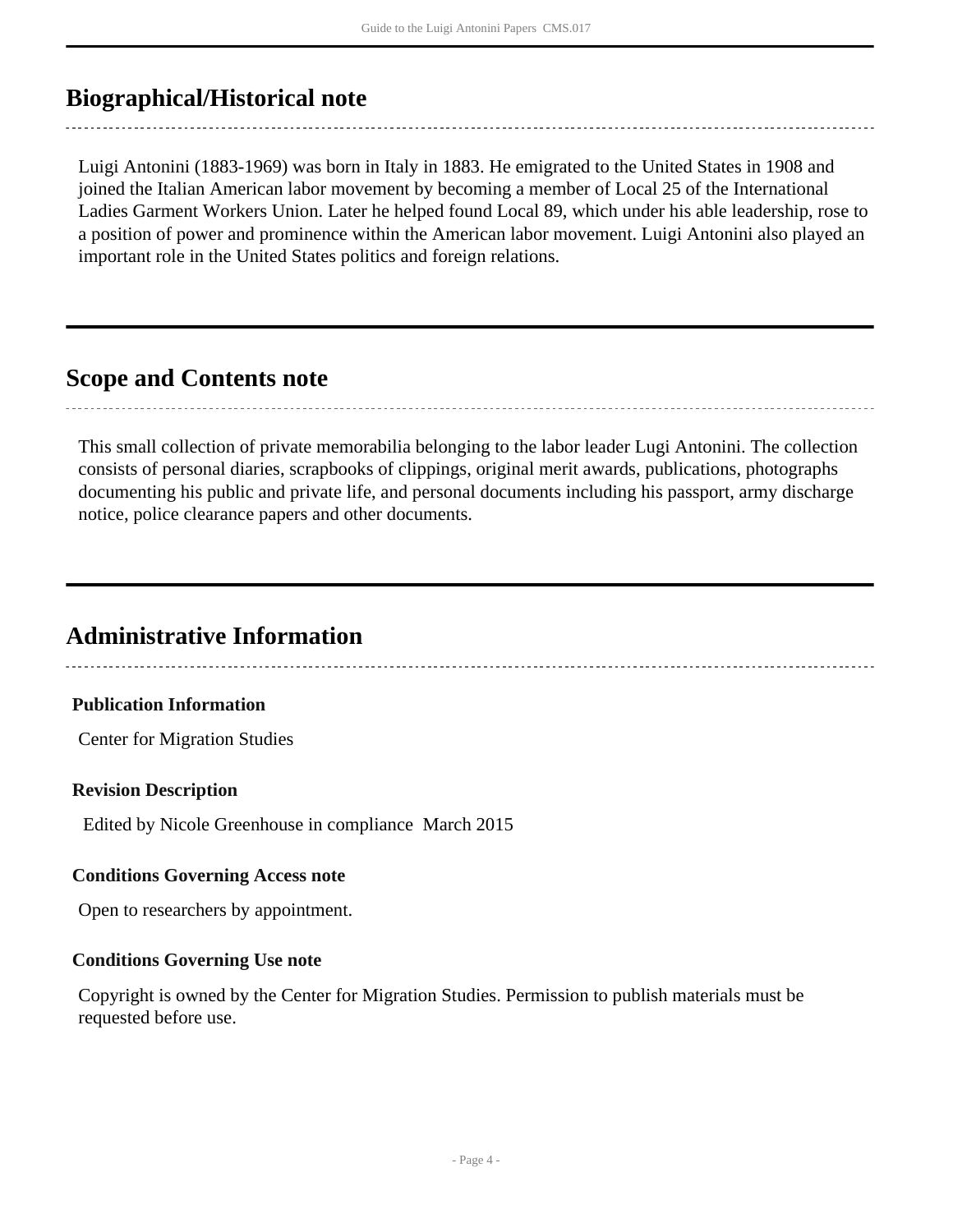### **Immediate Source of Acquisition note**

Gift of Nana Fumarola, niece of Luigi Antonini.

### **Processing Information note**

In 2015, this collection was entered into the Archivists' Toolkit in compliance with DACS.

# <span id="page-4-0"></span>**Related Materials**

### **Related Archival Materials note**

http://rmc.library.cornell.edu/EAD/htmldocs/KCL05780-023.html

### <span id="page-4-1"></span>**Controlled Access Headings**

### **Corporate Name(s)**

• International Ladies' Garment Workers' Union. Local 89 (New York, N.Y.).

### **Occupation(s)**

• Clothing workers |z United States

# <span id="page-4-2"></span>**Other Finding Aids note**

The original inventory is available in print upon request.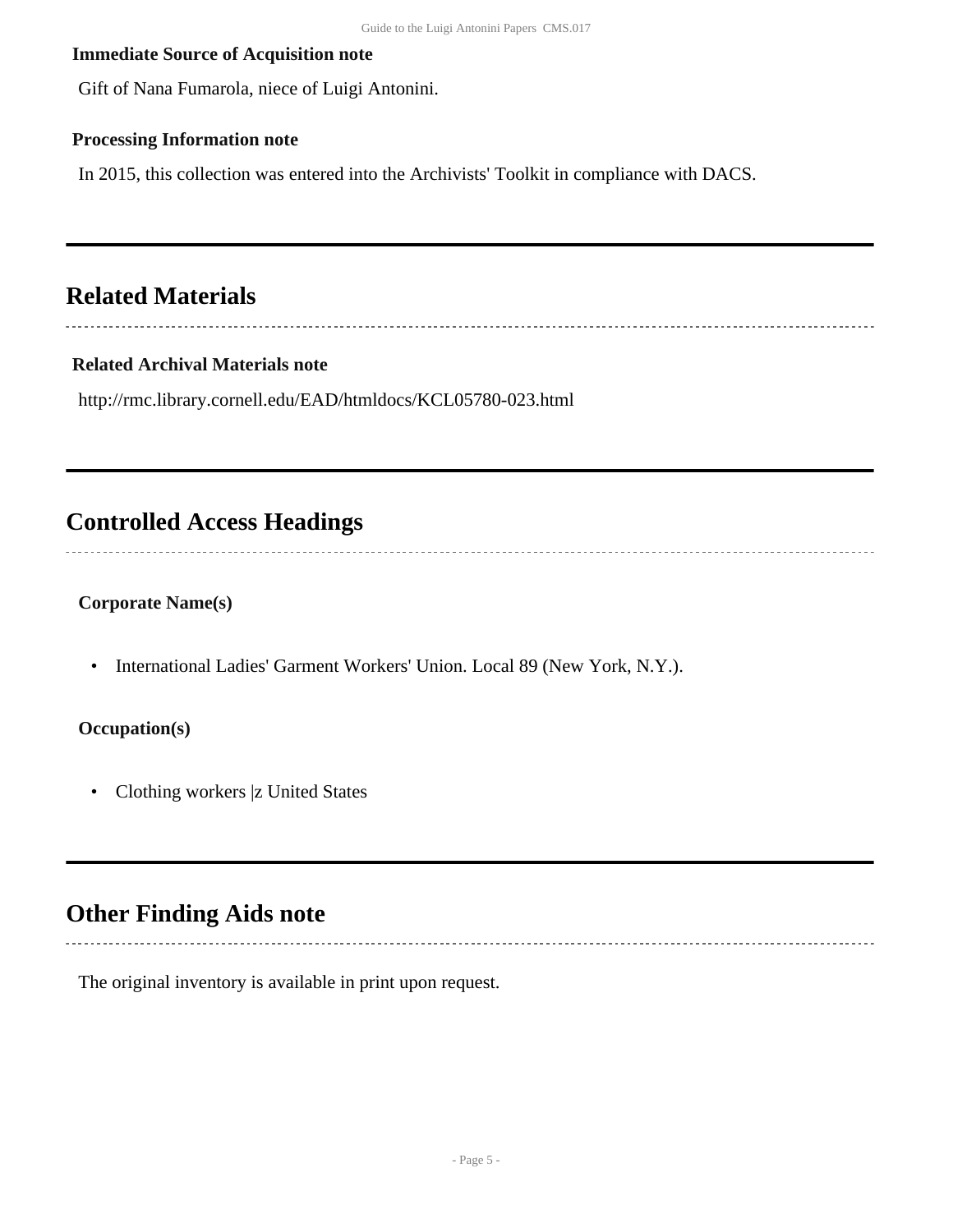# <span id="page-5-0"></span>**Collection Inventory**

|                                                                                                                                                                                                                                                                                                                                                                                                                                                                                                                                                                                                                                            | <b>Box</b>     |
|--------------------------------------------------------------------------------------------------------------------------------------------------------------------------------------------------------------------------------------------------------------------------------------------------------------------------------------------------------------------------------------------------------------------------------------------------------------------------------------------------------------------------------------------------------------------------------------------------------------------------------------------|----------------|
| Personal materials 1906-1969                                                                                                                                                                                                                                                                                                                                                                                                                                                                                                                                                                                                               | $\mathbf{1}$   |
| <b>Scope and Contents note</b>                                                                                                                                                                                                                                                                                                                                                                                                                                                                                                                                                                                                             |                |
| This box contains three personal diaries, two pertaining to his travels to Europe in 1935<br>and one to his South American trip in 1939. A scrapbook of newspaper clippings on the<br>1951 Tour of Italy; miscellaneous personal letters and documents including greetings,<br>invitations, thank you notes (1937-1965), his dues card, passport, Italian army discharge<br>(1906), and police clearance papers including his fingerprints. It also includes materials<br>related to his 80th birthday celebration (1963) and death (1969). There are also Italian<br>merit awards and presidential inauguration invitations (1937, 1961). |                |
| Photographs 1945-1951                                                                                                                                                                                                                                                                                                                                                                                                                                                                                                                                                                                                                      | $\overline{2}$ |
| <b>Scope and Contents note</b>                                                                                                                                                                                                                                                                                                                                                                                                                                                                                                                                                                                                             |                |
| This box contains two laminated citations and photographs from a visit of Gen. Mark W.<br>Clark to the Italian Labor Council on June 6, 1945, with Italian and American political<br>leaders. It also includes family photographs and photographs from a 1951 trip to Italy.                                                                                                                                                                                                                                                                                                                                                               |                |
| <b>Oversize 1934-1956</b>                                                                                                                                                                                                                                                                                                                                                                                                                                                                                                                                                                                                                  | 3              |
| <b>Scope and Contents note</b>                                                                                                                                                                                                                                                                                                                                                                                                                                                                                                                                                                                                             |                |
| This hove contains specialized or limited edition publications as follows: The Democratic                                                                                                                                                                                                                                                                                                                                                                                                                                                                                                                                                  |                |

This box contains specialized or limited edition publications as follows: *The Democratic Book*, 1936 (autographed by Franklin Delano Roosevelt); *La Nostra Vecchia Trieste*, 1955 (inscribed by the Mayor of Trieste); *I.L.G.W.U. Illustrated*, ca. 1938 (a pictorial history); *Thirtieth Anniversary, Italian Dressmakers' Union Local 89, ILGWU, AFL*